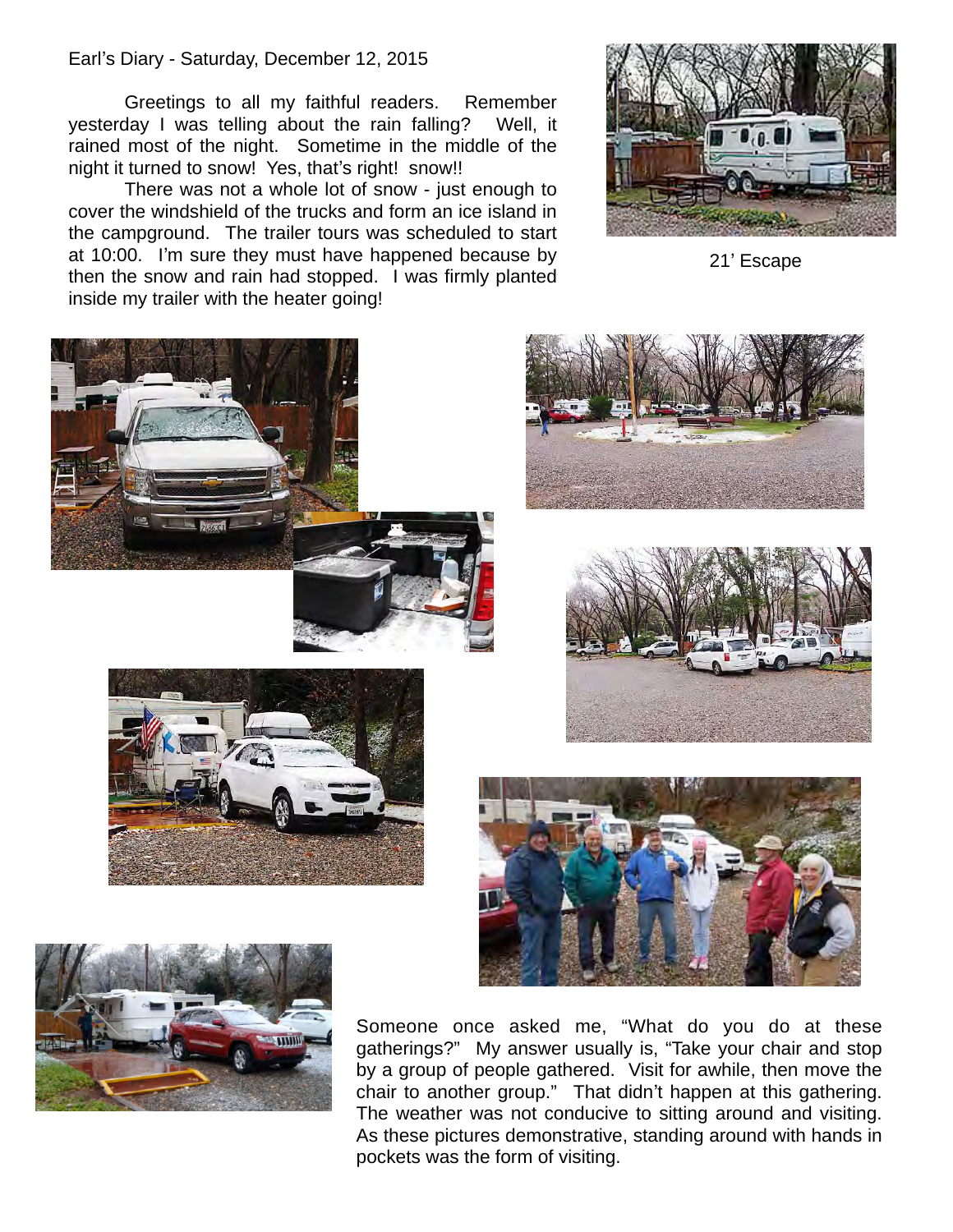







This is an SOB (Some Other Brand)



In the afternoon the sky cleared and the sun shone brightly - although not warmly! Several of our group headed for nearby Tlaquepaque (I encourage you to try and pronounce that word) for the Festival of Lights event. Let me give you a hint on pronunciation - Tla-keh-pah-keh. Does that help?





At 4:30, the late afternoon produced brilliant orange, red, and yellow colors off the nearby cliffs.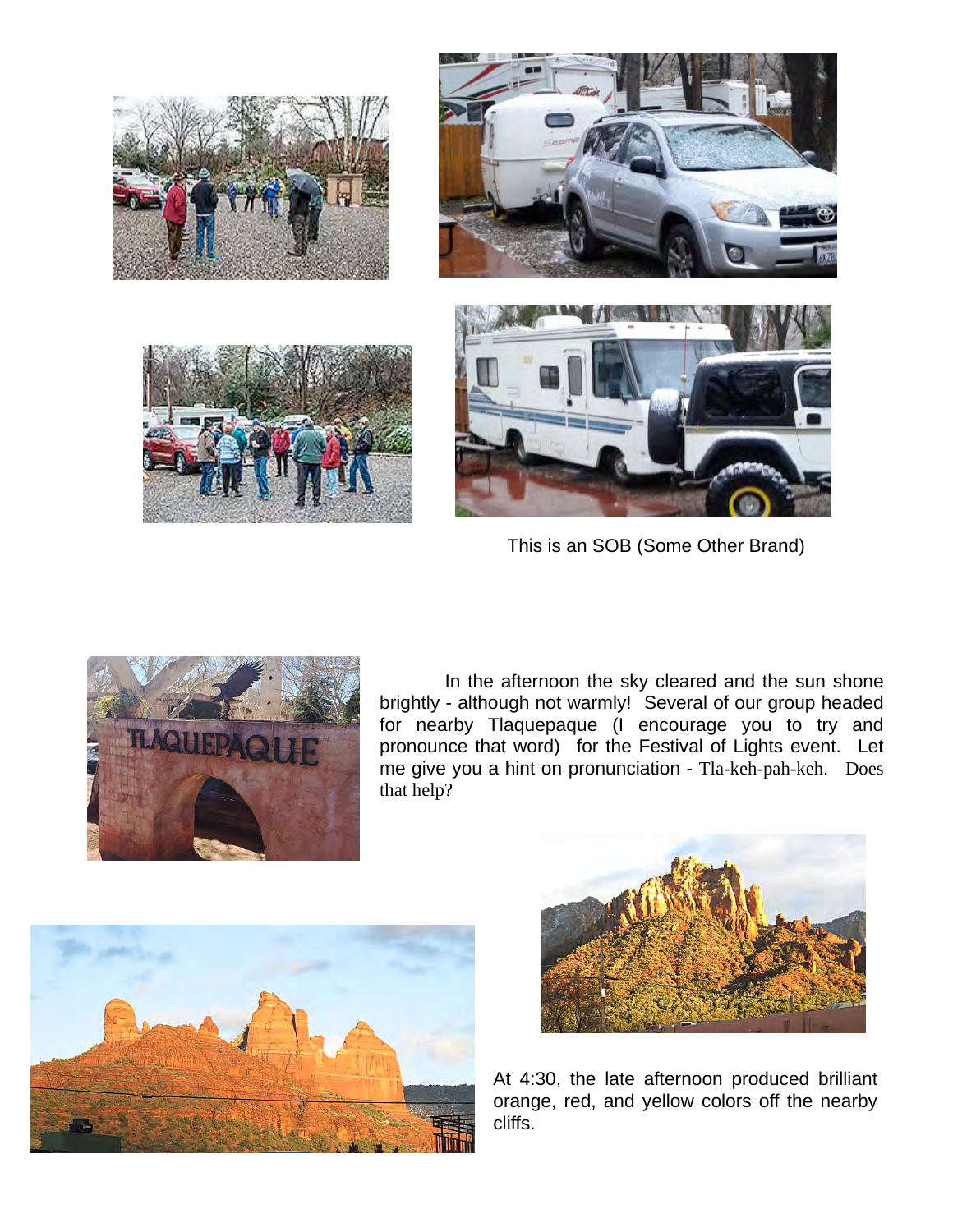You might ask, "What is a Tlaquepaque?" According to their own website, Tlaquepaque is an internationally renowned Arts and Crafts Village. The village is authentically fashioned after a traditional Mexican village with its vine covered walls, cobble-stoned walkways and magnificent arched entryways.

Tlaquepaque was conceived as an artist community. It now has over 40 specialty shops and art galleries that illustrate every type of artistic expression from bronze sculptures, ceramic, blown glass, fine art paintings, weavings, decorative arts, photography, jewelry, clothing of all types. Tlaquepaque, meaning "best of everything, has been a Sedona landmark since the 1970ʻs. Someone mentioned to me that I wouldn't have to have my Impulse Buying Filter engaged because my wallet wouldn't allow me to buy anything anyway!





One of the entertainment courtyards featured a kettle drum musician. He helped understand how the drums are still handmade and how they are tuned. Yes, they are tuned to sound like music

and not a pile of tin cans!



Someone mentioned (some time ago) that I never appear in any of my pictures. Now they cannot say that is true!

As darkness approached, the crowd swelled (in my estimation) to 2000 or 3,000 people. All were well bundled up and partaking of the free hot apple cider dispensed from booths placed around the center. It was then that I noticed those attending were beginning to light the 6000 luminaries located everywhere. Yes, that's right, 6000 luminaries. No wonder they needed the help of everyone in attendance!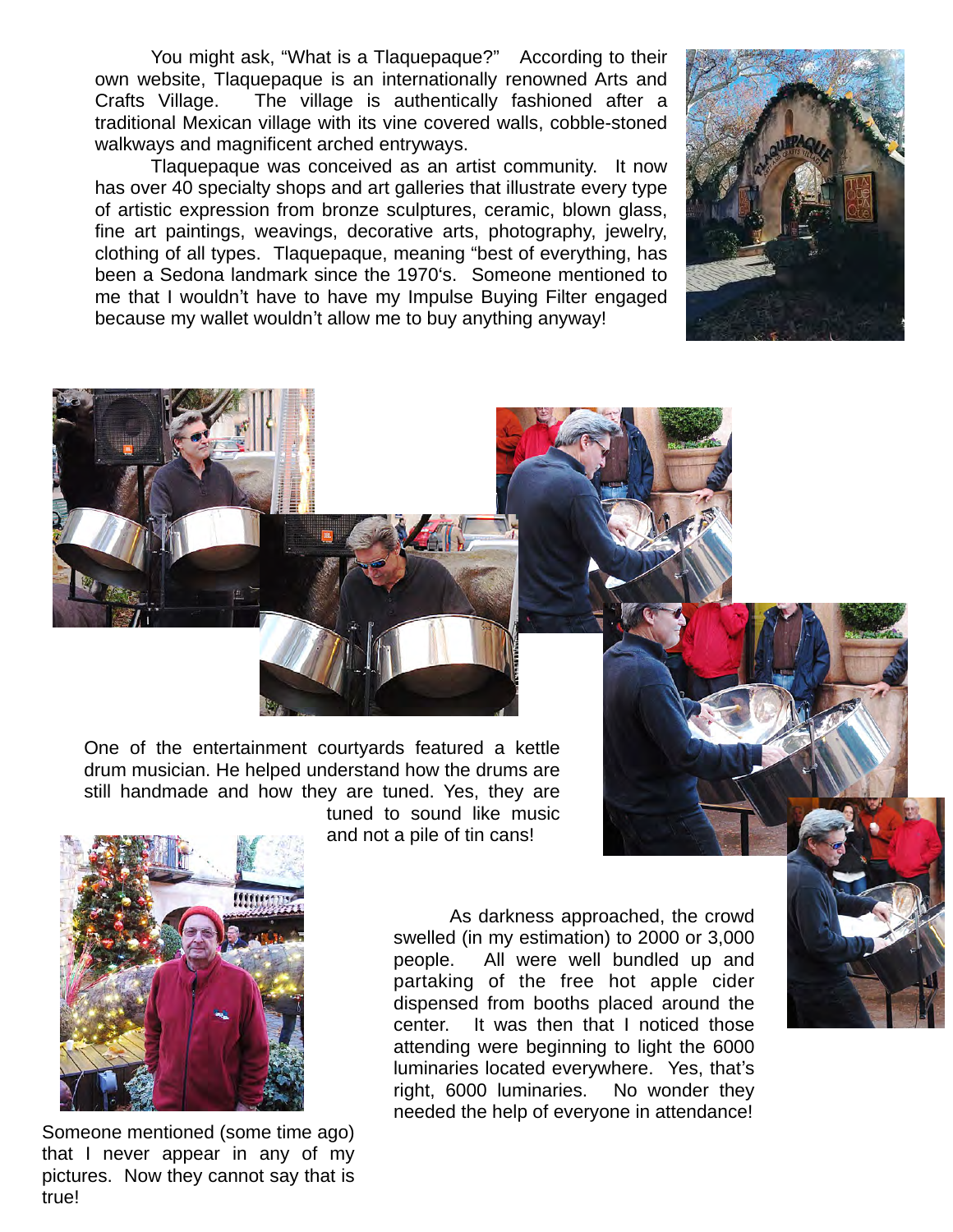













OK folks, just to prove that I lit at least one!







A giant cross, made of luminaries, was formed in one of the courtyards.